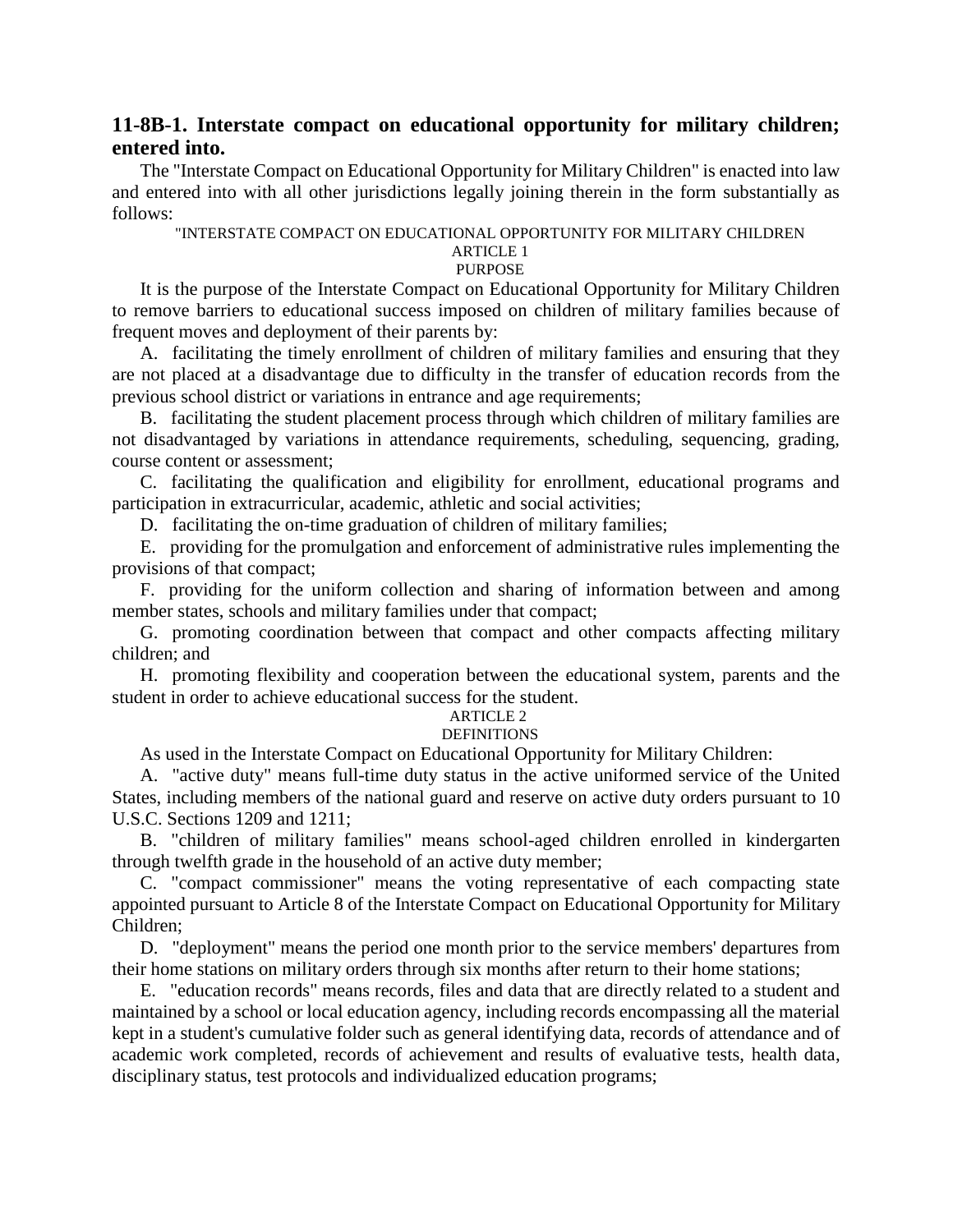F. "extracurricular activity" means a voluntary activity sponsored by a school or local education agency or an organization sanctioned by a local education agency. "Extracurricular activity" includes preparation for and involvement in public performances, contests, athletic competitions, demonstrations, displays and club activities;

G. "interstate commission" means the interstate commission on educational opportunity for military children that is created under Article 9 of the Interstate Compact on Educational Opportunity for Military Children;

H. "local education agency" means a public authority legally constituted by the state as an administrative agency to provide control of and direction for kindergarten through twelfth grade public educational institutions;

I. "member state" means a state that has enacted the Interstate Compact on Educational Opportunity for Military Children;

J. "military installation" means a base, camp, post, station, yard, center or homeport facility for any ship or other activity under the jurisdiction of the United States department of defense, including any leased facility, that is located within any of the several states, the District of Columbia, the commonwealth of Puerto Rico, the United States Virgin Islands, Guam, American Samoa, the Northern Marianas Islands and any other United States territory. The term does not include any facility used primarily for civil works, rivers and harbors projects or flood control projects;

K. "non-member state" means a state that has not enacted the Interstate Compact on Educational Opportunity for Military Children;

L. "receiving state" means the state to which a child of a military family is sent or brought or caused to be sent or brought;

M. "rule" means a written statement by the interstate commission promulgated pursuant to Article 12 of the Interstate Compact on Educational Opportunity for Military Children that is of general applicability, implements, interprets or prescribes a policy or provision of that compact or an organizational, procedural or practice requirement of the interstate commission and includes the amendment, repeal or suspension of an existing rule;

N. "sending state" means the state from which a child of a military family is sent or brought or caused to be sent or brought;

O. "state" means a state of the United States, the District of Columbia, the commonwealth of Puerto Rico, the United States Virgin Islands, Guam, American Samoa, the Northern Marianas Islands and any other United States territory;

P. "student" means the child of a military family for whom the local education agency receives public funding and who is formally enrolled in kindergarten through twelfth grade;

Q. "transition" means:

(1) the formal and physical process of transferring from school to school; or

(2) the period of time in which a student moves from one school in the sending state to another school in the receiving state;

R. "uniformed services" means the army, navy, air force, marine corps, coast guard and the commissioned corps of the national oceanic and atmospheric administration and United States public health service; and

S. "veteran" means a person who served in the uniformed services and who was discharged or released from the uniformed services under conditions other than dishonorable.

#### **ARTICLE 3** APPLICABILITY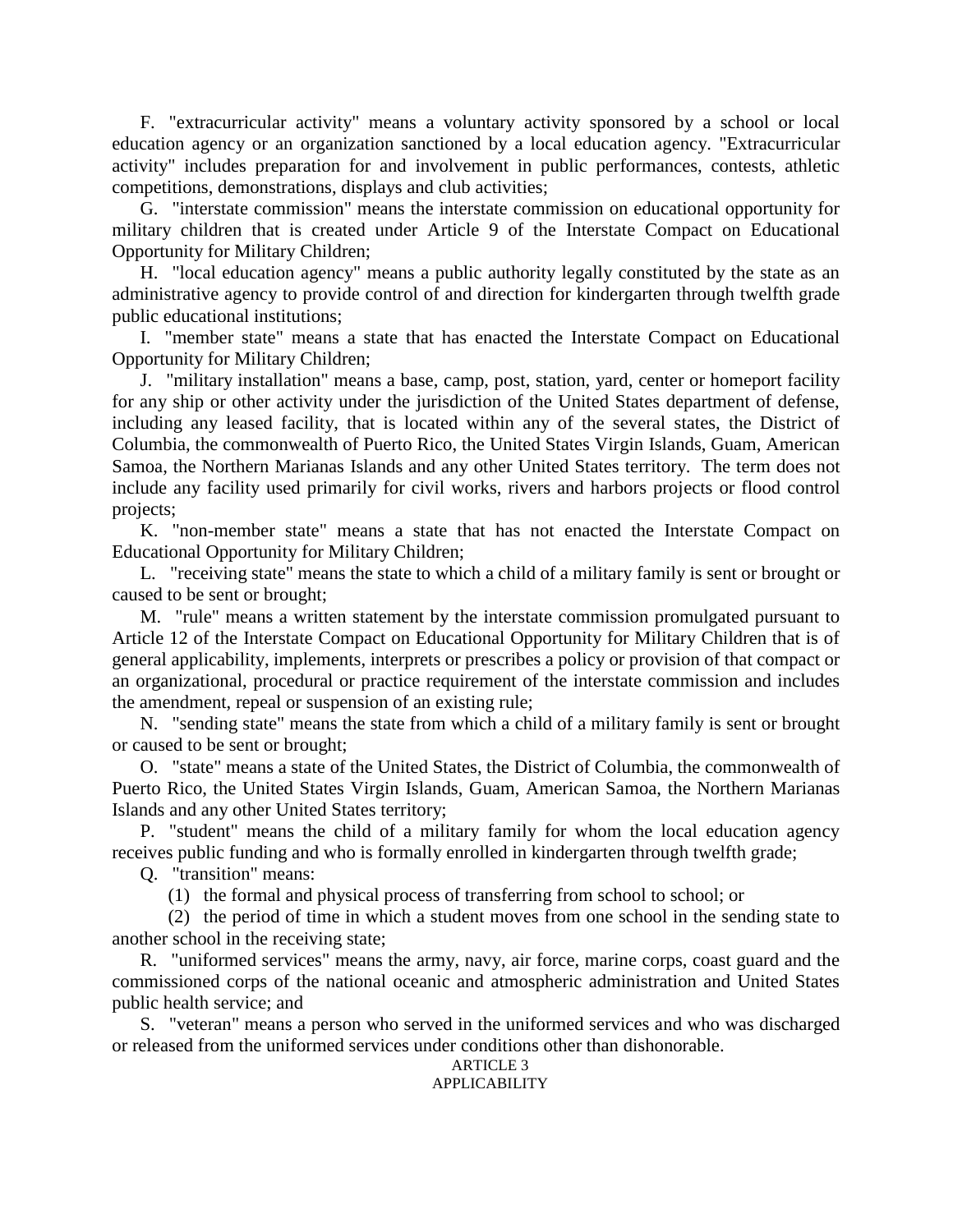A. Except as otherwise provided in Subsection B of this article, the Interstate Compact on Educational Opportunity for Military Children shall apply to the children of:

(1) active duty members of the uniformed services, including members of the national guard and reserve on active duty orders pursuant to 10 U.S.C. Sections 1209 and 1211;

(2) members or veterans of the uniformed services who are severely injured and medically discharged or retired for a period of one year after medical discharge or retirement; and

(3) members of the uniformed services who die on active duty or as a result of injuries sustained while on active duty and extending for a period of one year after death.

B. The provisions of the Interstate Compact on Educational Opportunity for Military Children shall only apply to local education agencies.

C. The provisions of the Interstate Compact on Educational Opportunity for Military Children shall not apply to the children of:

(1) inactive members of the national guard and military reserves;

(2) members of the uniformed services now retired, except as provided in Subsection A of this article;

(3) veterans of the uniformed services, except as provided in Subsection A of this article; and

(4) other United States department of defense personnel and other federal agency civilian and contract employees not defined as active duty members of the uniformed services.

### ARTICLE 4

### EDUCATIONAL RECORDS AND ENROLLMENT

A. In the event that official education records cannot be released to the parents for the purpose of transfer, the custodian of the records in the sending state shall prepare and furnish to the parent a complete set of unofficial education records containing uniform information as determined by the interstate commission. Upon receipt of the unofficial education records by a school in the receiving state, the school shall enroll and appropriately place the student based on the information provided in the unofficial records, pending validation by the official records, as quickly as possible.

B. Simultaneous with the enrollment and conditional placement of the student, the school in the receiving state shall request the student's official education record from the school in the sending state. Upon receipt of this request, the school in the sending state shall process and furnish the official education records to the school in the receiving state within ten days or within such time as is reasonably determined under the rules promulgated by the interstate commission.

C. Compacting states shall give thirty days from the date of enrollment or within such time as is reasonably determined under the rules promulgated by the interstate commission for students to obtain any immunizations required by the receiving state. For a series of immunizations, initial vaccinations must be obtained within thirty days or within such time as is reasonably determined under the rules promulgated by the interstate commission.

D. Students shall be allowed to continue their enrollment at a grade level in the receiving state commensurate with their grade level, including kindergarten, from a local education agency in the sending state at the time of transition, regardless of age. A student that has satisfactorily completed the prerequisite grade level in the local education agency in the sending state shall be eligible for enrollment in the next highest grade level in the receiving state, regardless of age. A student transferring after the start of the school year in the receiving state shall enter the school in the receiving state on the student's validated level from an accredited school in the sending state.

ARTICLE 5 PLACEMENT AND ATTENDANCE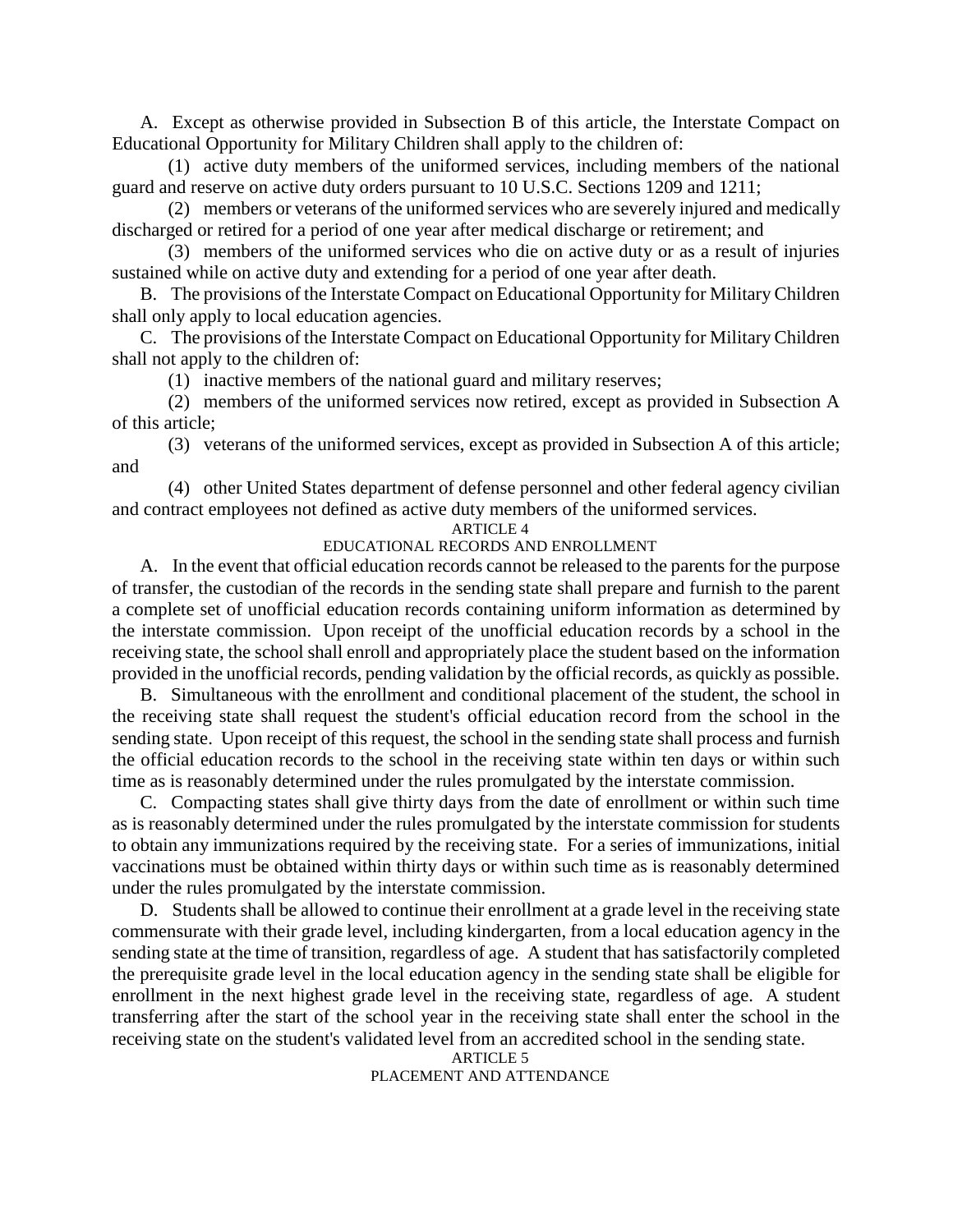A. When a student transfers before or during the school year, the receiving state school shall initially honor placement of the student in educational courses based on the student's enrollment in the sending state school or educational assessments conducted at the school in the sending state if the courses are offered. Course placement includes honors, international baccalaureate, advanced placement, vocational, technical and career pathways courses. Continuing the student's academic program from the previous school and promoting placement in academically and careerchallenging courses should be paramount when considering placement. This subsection does not preclude the school in the receiving state from performing subsequent evaluations to ensure appropriate placement and continued enrollment of the student in the courses.

B. The receiving state school shall initially honor placement of the student in educational programs based on current educational assessments conducted at the school in the sending state or participation or placement in like programs in the sending state. Such programs include gifted and talented programs and English as a second language. This subsection does not preclude the school in the receiving state from performing subsequent evaluations to ensure appropriate placement of the student.

C. In compliance with the federal requirements of the Individuals with Disabilities Education Act, 20 U.S.C. Section 1400 et seq., the receiving state shall initially provide comparable services to a student with disabilities based on the student's current individualized education program. In compliance with the requirements of Section 504 of the Rehabilitation Act of 1973, 29 U.S.C. Section 794, and with Title II of the Americans with Disabilities Act of 1990, 42 U.S.C. Sections 12131-12165, the receiving state shall make reasonable accommodations and modifications to address the needs of incoming students with disabilities, subject to an existing 504 or Title II plan, to provide the student with equal access to education. This subsection does not preclude the school in the receiving state from performing subsequent evaluations to ensure appropriate placement of the student.

D. Local education agency administrative officials shall have flexibility in waiving course or program prerequisites or other preconditions for placement in courses or programs offered under the jurisdiction of the local education agency.

E. A student whose parent or legal guardian is an active duty member of the uniformed services and has been called to duty for, is on leave from or has immediately returned from deployment to a combat zone or combat support posting shall be granted additional excused absences, at the discretion of the local education agency superintendent, to visit with the student's parent or legal guardian.

# ARTICLE 6

#### **ELIGIBILITY**

A. Special power of attorney, relative to the guardianship of a child of a military family and executed under applicable law, shall be sufficient for the purposes of enrollment and all other actions requiring parental participation and consent.

B. A local education agency shall be prohibited from charging local tuition to a military child who is in transition and is placed in the care of a noncustodial parent or other person standing in loco parentis who lives in a jurisdiction other than that of the custodial parent.

C. A military child who is in transition and is placed in the care of a noncustodial parent or other person standing in loco parentis who lives in a jurisdiction other than that of the custodial parent may continue to attend the school in which the child was enrolled while residing with the custodial parent.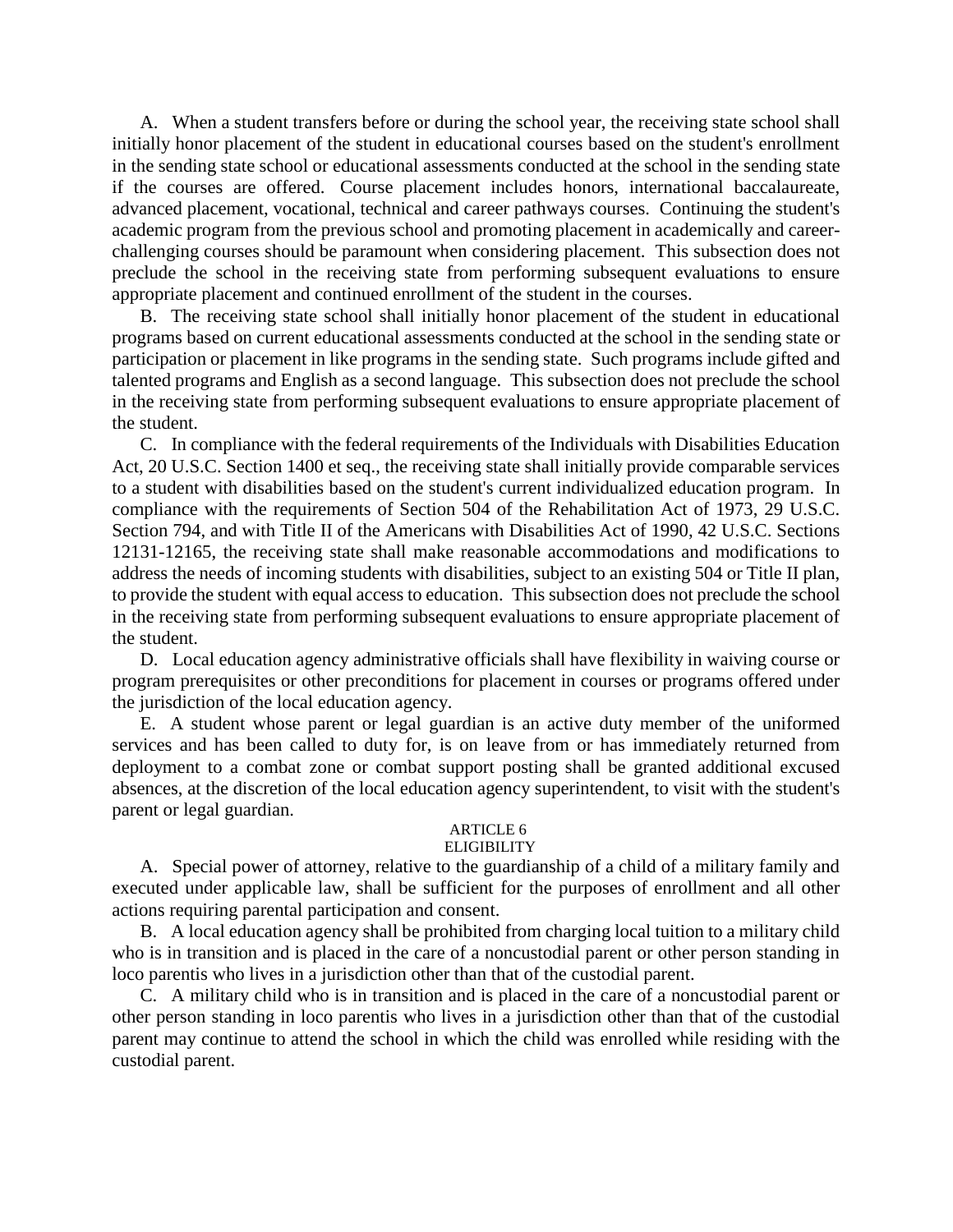D. State and local education agencies shall facilitate the opportunity for transitioning military children's inclusion in extracurricular activities, regardless of application deadlines, to the extent they are otherwise qualified.

## ARTICLE 7

## GRADUATION

In order to facilitate the on-time graduation of children of military families, states and local education agencies shall incorporate the following procedures:

A. local education agency administrative officials shall waive specific courses required for graduation if similar course work has been satisfactorily completed in another local education agency or shall provide reasonable justification for denial. If a waiver is not granted to a student who would qualify to graduate from the sending school, the local education agency shall provide an alternative means of acquiring required coursework so that graduation may occur on time;

B. receiving states shall accept exit or end-of-course exams required for graduation from the sending state, national norm-referenced achievement tests or alternative testing in lieu of testing requirements for graduation in the receiving state. In the event the alternatives in this subsection and Subsection A of this article cannot be accommodated by the receiving state for a student transferring in the student's senior year, then the provisions of Subsection C of this article shall apply; and

C. if a military student transferring at the beginning of or during the military student's senior year is ineligible to graduate from the receiving local education agency after all alternatives have been considered, the sending and receiving local education agencies shall ensure the receipt of a diploma from the sending local education agency if the student meets the graduation requirements of the sending local education agency. In the event that one of the states in question is not a member of the Interstate Compact on Educational Opportunity for Military Children, the member state shall use best efforts to facilitate the on-time graduation of the student in accordance with Subsections A and B of this article.

### ARTICLE 8

### STATE COORDINATION

A. Each member state shall, through the creation of a state council or use of an existing body or board, provide for the coordination among its agencies of government, local education agencies and military installations concerning the state's participation in and compliance with the Interstate Compact on Educational Opportunity for Military Children and interstate commission activities. While each member state may determine the membership of its own state council, its membership must include: the secretary of public education, the superintendent of a school district with a high concentration of military children, one representative from a military installation, one representative from the executive branch of government and other offices and stakeholder groups the state council deems appropriate. A member state that does not have a school district deemed to contain a high concentration of military children may appoint a superintendent from another school district to represent local education agencies on the state council.

B. The state council of each member state shall appoint or designate a military family education liaison to assist military families and the state in facilitating the implementation of the Interstate Compact on Educational Opportunity for Military Children.

C. The compact commissioner responsible for the administration and management of the state's participation in the Interstate Compact on Educational Opportunity for Military Children shall be appointed by the governor or as otherwise determined by each member state.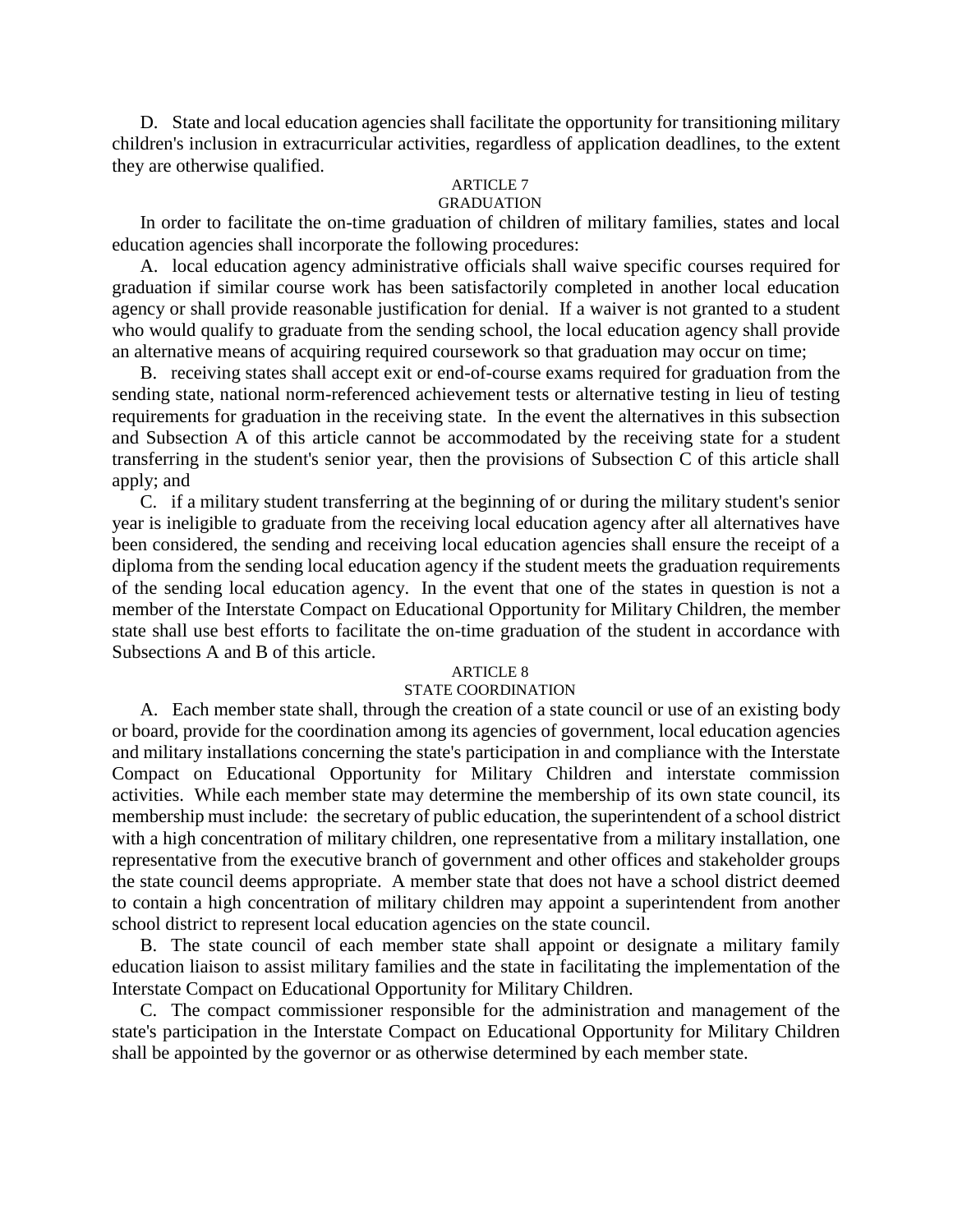D. The compact commissioner and the military family education liaison designated in this article shall be ex-officio nonvoting members of the state council, unless either is already a full voting member of the state council.

#### **ARTICLE 9**

INTERSTATE COMMISSION ON EDUCATIONAL OPPORTUNITY FOR MILITARY CHILDREN The member states hereby create the "interstate commission on educational opportunity for military children". The activities of the interstate commission are the formation of public policy and are a discretionary state function. The interstate commission shall:

A. be a body corporate and joint agency of the member states and shall have all the responsibilities, powers and duties set forth in the Interstate Compact on Educational Opportunity for Military Children and such additional powers as may be conferred upon it by a subsequent concurrent action of the respective legislatures of the member states in accordance with the terms of that compact;

B. consist of one voting representative from each member state who shall be that state's compact commissioner.

(1) Each member state represented at a meeting of the interstate commission is entitled to one vote.

(2) A majority of the total member states shall constitute a quorum for the transaction of business, unless a larger quorum is required by the bylaws of the interstate commission.

(3) A representative shall not delegate a vote to another member state. In the event the compact commissioner is unable to attend a meeting of the interstate commission, the governor or state council may delegate voting authority to another person from the person's state for a specified meeting.

(4) The bylaws may provide for meetings of the interstate commission to be conducted by telecommunication or electronic communication;

C. consist of ex-officio nonvoting representatives who are members of interested organizations. The ex-officio members, as defined in the bylaws, may include members of the representative organizations of military family advocates, local education agency officials, parent and teacher groups, the United States department of defense, the education commission of the states, the interstate agreement on qualification of educational personnel and other interstate compacts affecting the education of children of military members;

D. meet at least once each calendar year. The chair may call additional meetings and, upon the request of a simple majority of the member states, shall call additional meetings;

E. establish an executive committee whose members shall include the officers of the interstate commission and such other members of the interstate commission as determined by the bylaws. Members of the executive committee shall serve a one-year term. Members of the executive committee shall be entitled to one vote each. The executive committee shall have the power to act on behalf of the interstate commission, with the exception of rulemaking, during periods when the interstate commission is not in session. The executive committee shall oversee the day-to-day activities of the administration of the compact, including enforcement and compliance with the provisions of the compact, its bylaws and rules and other such duties as deemed necessary. The United States department of defense shall serve as an ex-officio nonvoting member of the executive committee;

F. establish bylaws and rules that provide for conditions and procedures under which the interstate commission shall make its information and official records available to the public for inspection or copying. The interstate commission may exempt from disclosure information or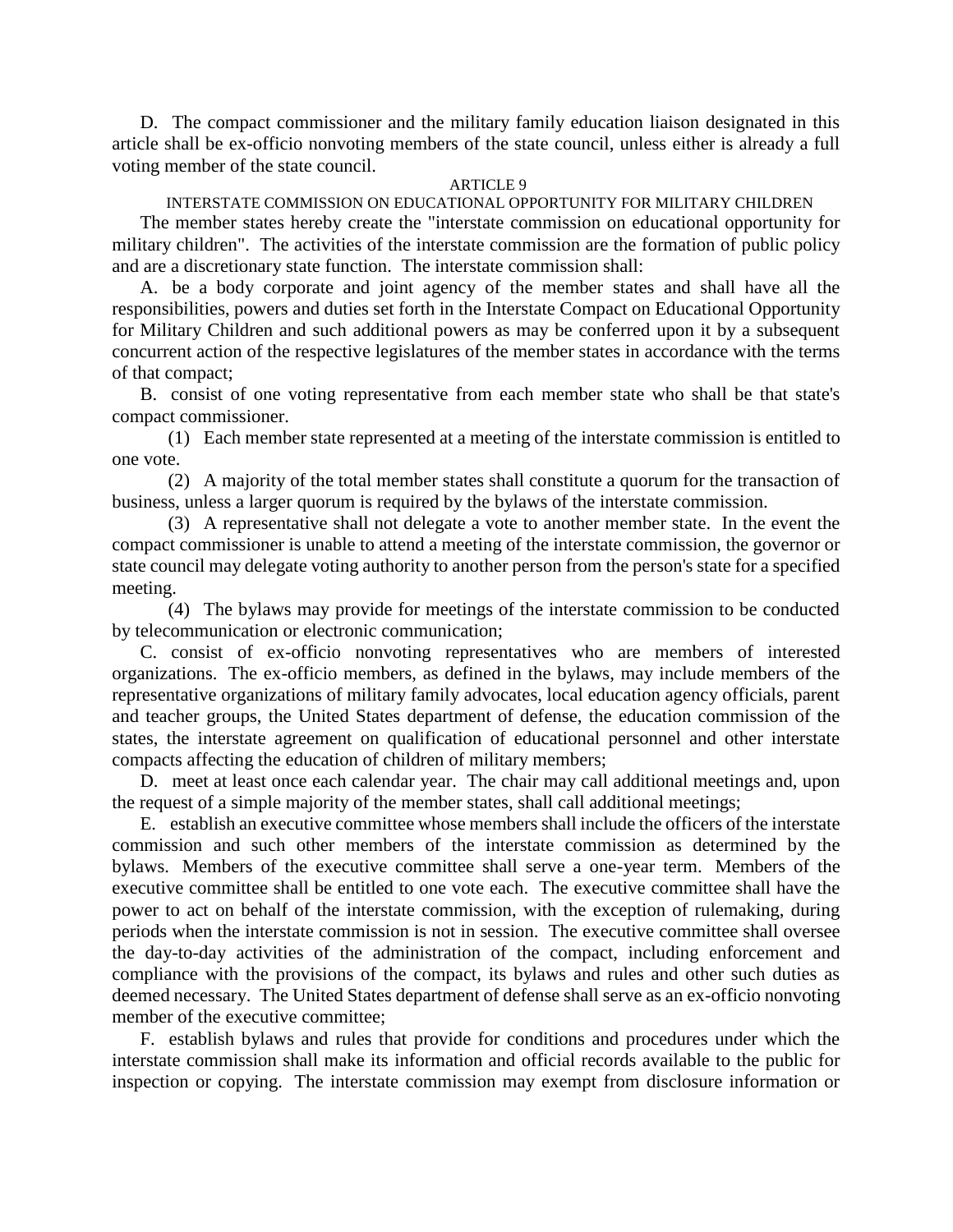official records to the extent they would adversely affect personal privacy rights or proprietary interests;

G. give public notice of all meetings and all meetings shall be open to the public, except as set forth in the rules or as otherwise provided in the Interstate Compact on Educational Opportunity for Military Children. The interstate commission and its committees may close a meeting, or a portion of a meeting, if it determines by a two-thirds' vote that an open meeting would be likely to:

(1) relate solely to the interstate commission's internal personnel practices and procedures;

(2) disclose matters specifically exempted from disclosure by federal and state statute;

(3) disclose trade secrets or commercial or financial information that is privileged or confidential;

(4) involve accusing a person of a crime or formally censuring a person;

(5) disclose information of a personal nature if the disclosure would constitute a clearly unwarranted invasion of personal privacy;

(6) disclose investigative records compiled for law enforcement purposes; or

(7) specifically relate to the interstate commission's participation in a civil action or other legal proceeding;

H. cause its legal counsel or designee to certify that a meeting may be closed and shall reference each relevant exemptible provision for any meeting, or portion of a meeting, that is closed pursuant to this subsection. The interstate commission shall keep minutes that shall fully and clearly describe all matters discussed in a meeting and shall provide a full and accurate summary of actions taken, and the reasons for the actions, including a description of the views expressed and the record of a roll call vote. All documents considered in connection with an action shall be identified in the minutes. All minutes and documents of a closed meeting shall remain under seal, subject to release by a majority vote of the interstate commission;

I. collect standardized data concerning the educational transition of the children of military families under the Interstate Compact on Educational Opportunity for Military Children as directed through its rules, which shall specify the data to be collected, the means of collection and data exchange and reporting requirements. The methods of data collection, exchange and reporting shall, insofar as is reasonably possible, conform to current technology and coordinate its information functions with the appropriate custodian of records as identified in the bylaws and rules; and

J. create a process that permits military officials, education officials and parents to inform the interstate commission if and when there are alleged violations of the Interstate Compact on Educational Opportunity for Military Children or its rules or when issues subject to the jurisdiction of the compact or its rules are not addressed by the state or local education agency. This subsection shall not be construed to create a private right of action against the interstate commission or any member state.

### ARTICLE 10

## POWERS AND DUTIES OF THE INTERSTATE COMMISSION

The interstate commission may:

A. provide for dispute resolution among member states;

B. promulgate rules and take all necessary actions to effect the goals, purposes and obligations as enumerated in the Interstate Compact on Educational Opportunity for Military Children. The rules shall be binding in the compact states to the extent and in the manner provided in that compact;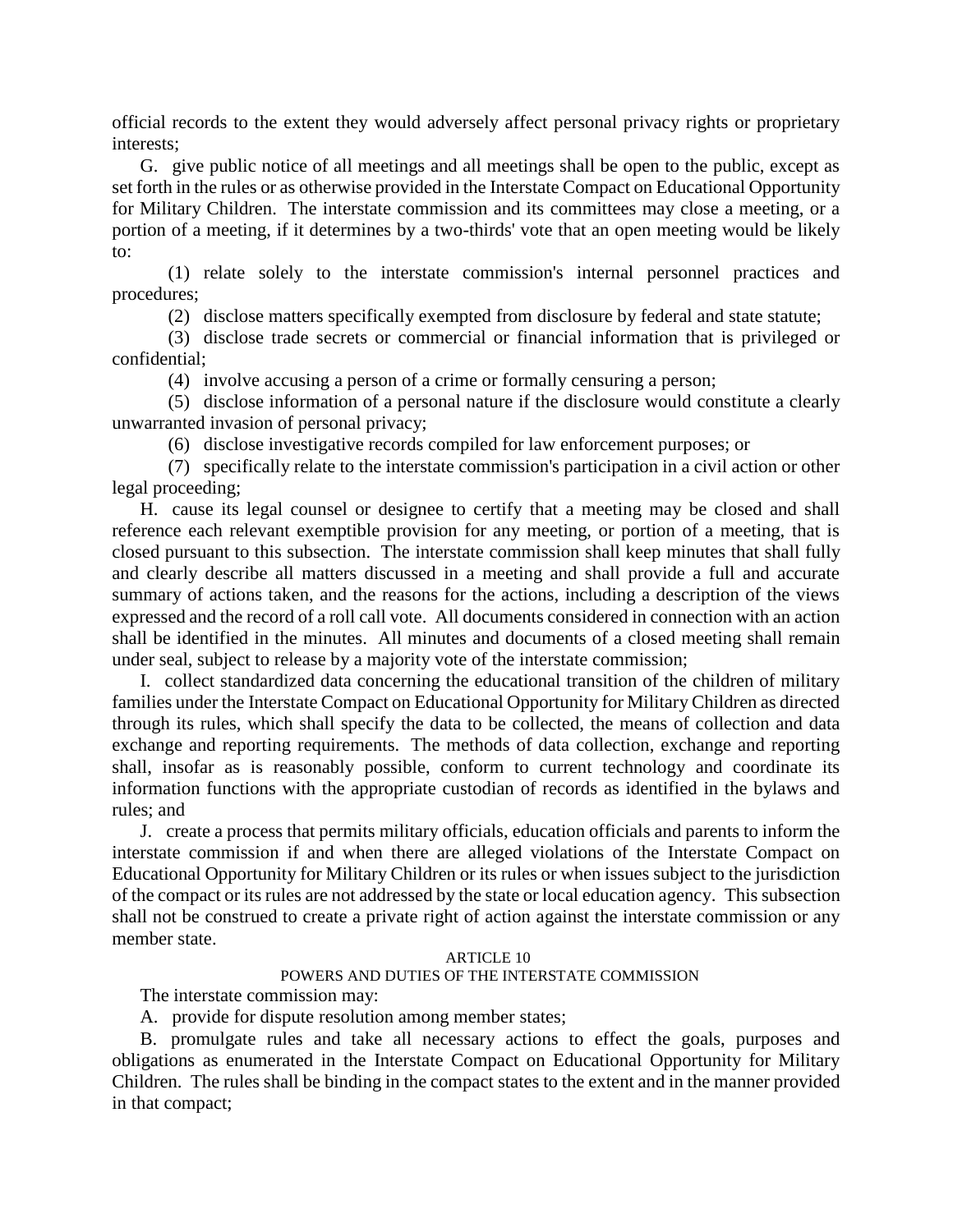C. issue, upon request of a member state, advisory opinions concerning the meaning or interpretation of the interstate compact and its bylaws, rules and actions;

D. enforce compliance with the compact provisions, the rules promulgated by the interstate commission and the bylaws, using all necessary and proper means, including the use of judicial process;

E. establish and maintain offices that shall be located within one or more of the member states;

F. purchase and maintain insurance and bonds;

G. borrow, accept, hire or contract for services of personnel;

H. establish and appoint committees, including an executive committee as required by Subsection E of Article 9 of the Interstate Compact on Educational Opportunity for Military Children, that shall have the power to act on behalf of the interstate commission in carrying out its powers and duties under that compact;

I. elect or appoint officers, attorneys, employees, agents or consultants and fix their compensation, define their duties and determine their qualifications;

J. establish the interstate commission's personnel policies and programs relating to conflicts of interest, rates of compensation and qualifications of personnel;

K. accept donations and grants of money, equipment, supplies, materials and services and receive, use and dispose of them;

L. lease, purchase, accept contributions or donations of, or otherwise own, hold, improve or use, any property, real, personal or mixed;

M. sell, convey, mortgage, pledge, lease, exchange, abandon or otherwise dispose of any property, real, personal or mixed;

N. establish a budget and make expenditures;

O. adopt a seal and bylaws governing the management and operation of the interstate commission;

P. report annually to the legislatures, governors, judiciaries and state councils of the member states concerning the activities of the interstate commission during the preceding year. The reports shall also include any recommendations that may have been adopted by the interstate commission;

Q. coordinate education, training and public awareness regarding the Interstate Compact on Educational Opportunity for Military Children, its implementation and operation for officials and parents involved in such activity;

R. establish uniform standards for the reporting, collecting and exchanging of data;

S. maintain corporate books and records in accordance with the bylaws;

T. perform such functions as may be necessary or appropriate to achieve the purposes of the Interstate Compact on Educational Opportunity for Military Children; and

U. provide for the uniform collection and sharing of information between and among member states, schools and military families under the Interstate Compact on Educational Opportunity for Military Children.

### ARTICLE 11

### ORGANIZATION AND OPERATION OF THE INTERSTATE COMMISSION

A. The interstate commission shall, by a majority of the members present and voting, within twelve months after the first interstate commission meeting, adopt bylaws to govern its conduct as may be necessary or appropriate to carry out the purposes of the Interstate Compact on Educational Opportunity for Military Children, including:

(1) establishing the fiscal year of the interstate commission;

(2) establishing an executive committee and other committees as may be necessary;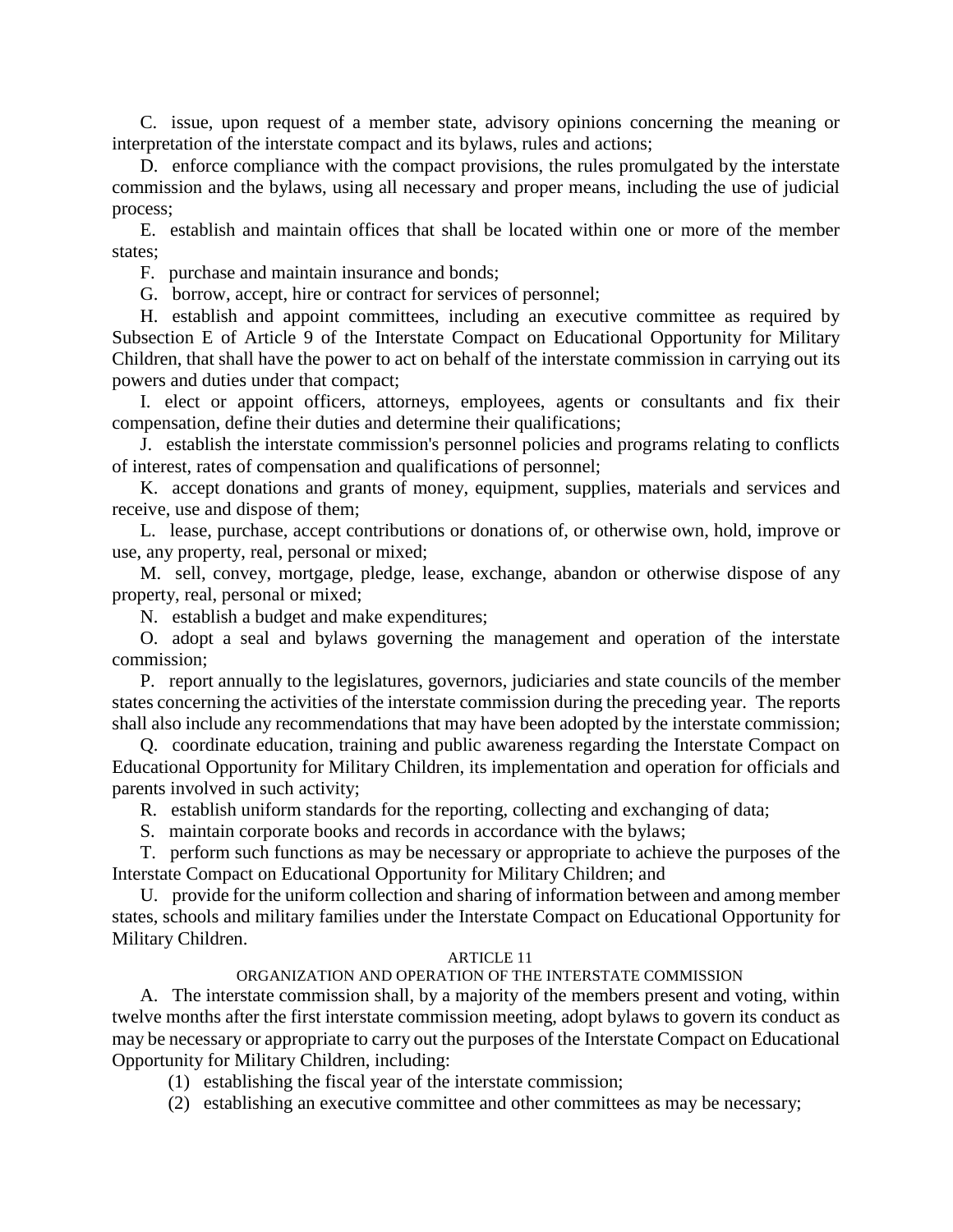(3) providing for the establishment of committees and for governing any general or specific delegation of authority or function of the interstate commission;

(4) providing reasonable procedures for calling and conducting meetings of the interstate commission and ensuring reasonable notice of each meeting;

(5) establishing the titles and responsibilities of the officers and staff of the interstate commission;

(6) providing a mechanism for concluding the operations of the interstate commission and the return of surplus funds that may exist upon the termination of that compact after paying and reserving all of its debts and obligations; and

(7) providing start-up rules for initial administration of the Interstate Compact on Educational Opportunity for Military Children.

B. The interstate commission shall, by a majority of the members, elect annually from among its members a chair, a vice chair and a treasurer, each of whom shall have such authority and duties as may be specified in the bylaws. The chair or, in the chair's absence or disability, the vice chair shall preside at all meetings of the interstate commission. The officers so elected shall serve without compensation or remuneration from the interstate commission, provided that, subject to the availability of budgeted funds, the officers shall be reimbursed for ordinary and necessary costs and expenses incurred by them in the performance of their responsibilities as officers of the interstate commission.

C. The executive committee shall have such authority and duties as may be set forth in the bylaws, including:

(1) managing the affairs of the interstate commission in a manner consistent with the bylaws and purposes of the interstate commission;

(2) overseeing an organizational structure within, and appropriate procedures for, the interstate commission to provide for the creation of rules, operating procedures and administrative and technical support functions; and

(3) planning, implementing and coordinating communications and activities with other state, federal and local government organizations in order to advance the goals of the interstate commission.

D. The executive committee may, subject to the approval of the interstate commission, appoint or retain an executive director for such period, upon such terms and conditions and for such compensation as the interstate commission may deem appropriate. The executive director shall serve as secretary to the interstate commission but shall not be a member of the interstate commission. The executive director shall hire and supervise such other persons as may be authorized by the interstate commission.

E. The interstate commission shall defend the executive director and its employees and, subject to the approval of the attorney general or other appropriate legal counsel of the member state represented by an interstate commission representative, shall defend the interstate commission representative in any civil action seeking to impose liability arising out of an actual or alleged act, error or omission that occurred within the scope of interstate commission employment, duties or responsibilities or that the defendant had a reasonable basis for believing occurred within the scope of interstate commission employment, duties or responsibilities, provided that the actual or alleged act, error or omission did not result from intentional or willful and wanton misconduct on the part of the person.

ARTICLE 12 RULEMAKING FUNCTIONS OF THE INTERSTATE COMMISSION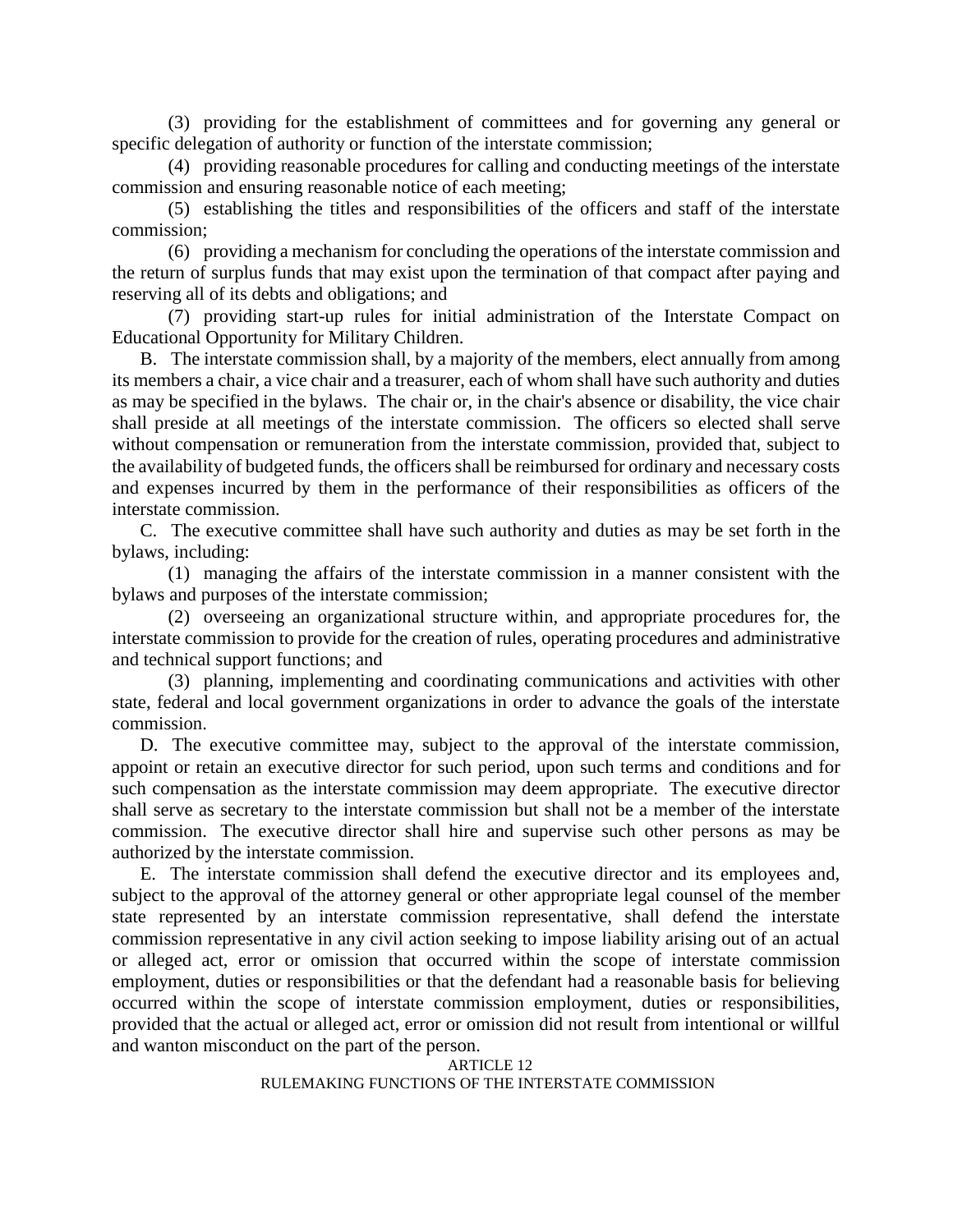A. The interstate commission shall promulgate reasonable rules in order to effectively and efficiently achieve the purposes of the Interstate Compact on Educational Opportunity for Military Children. If the interstate commission exercises its rulemaking authority in a manner that is beyond the scope of the purposes of that compact, or the powers granted under that compact, then such an action by the interstate commission shall be invalid and have no force or effect.

B. Rules shall be made pursuant to a rulemaking process that substantially conforms to the "Model State Administrative Procedure Act" (1981), Uniform Laws Annotated, Vol. 15, p.1 (2000) as amended, as may be appropriate to the operations of the interstate commission.

C. Not later than thirty days after the date a rule is promulgated, any person may file a petition for judicial review of the rule, provided that the filing of the petition shall not stay or otherwise prevent the rule from becoming effective unless the court finds that the petitioner has a substantial likelihood of success. The court shall give deference to the actions of the interstate commission consistent with applicable law and shall not find the rule to be unlawful if the rule represents a reasonable exercise of the interstate commission's authority.

D. If a majority of the legislatures of the compacting states rejects a rule by enactment of a statute or resolution in the same manner used to adopt the Interstate Compact on Educational Opportunity for Military Children, then the rule shall have no further force and effect in any compacting state.

#### ARTICLE 13

### OVERSIGHT, ENFORCEMENT AND DISPUTE RESOLUTION

A. All courts shall take judicial notice of the Interstate Compact on Educational Opportunity for Military Children and the rules promulgated under that compact in any judicial or administrative proceeding in a member state pertaining to the subject matter of that compact that may affect the powers, responsibilities or actions of the interstate commission.

B. The interstate commission shall be entitled to receive all service of process in any proceeding provided in Subsection A of this article and shall have standing to intervene in the proceeding for all purposes.

C. If the interstate commission determines that a member state has defaulted in the performance of its obligations or responsibilities under the Interstate Compact on Educational Opportunity for Military Children or the bylaws or promulgated rules, the interstate commission shall:

(1) provide written notice to the defaulting state and other member states of the nature of the default, the means of curing the default and any action taken by the interstate commission. The interstate commission shall specify the means by which the defaulting state shall cure its default; and

(2) provide remedial training and specific technical assistance regarding the default.

D. If the defaulting state fails to cure the default, the defaulting state shall be terminated from the Interstate Compact on Educational Opportunity for Military Children upon an affirmative vote of a majority of the member states, and all rights, privileges and benefits conferred by that compact shall be terminated from the effective date of termination. A cure of the default does not relieve the offending state of obligations or liabilities incurred during the period of the default.

E. Suspension or termination of membership in the Interstate Compact on Educational Opportunity for Military Children shall be imposed only after all other means of securing compliance have been exhausted. Notice of intent to suspend or terminate shall be given by the interstate commission to the governor, the majority and minority leaders of the defaulting state's legislature and each of the member states.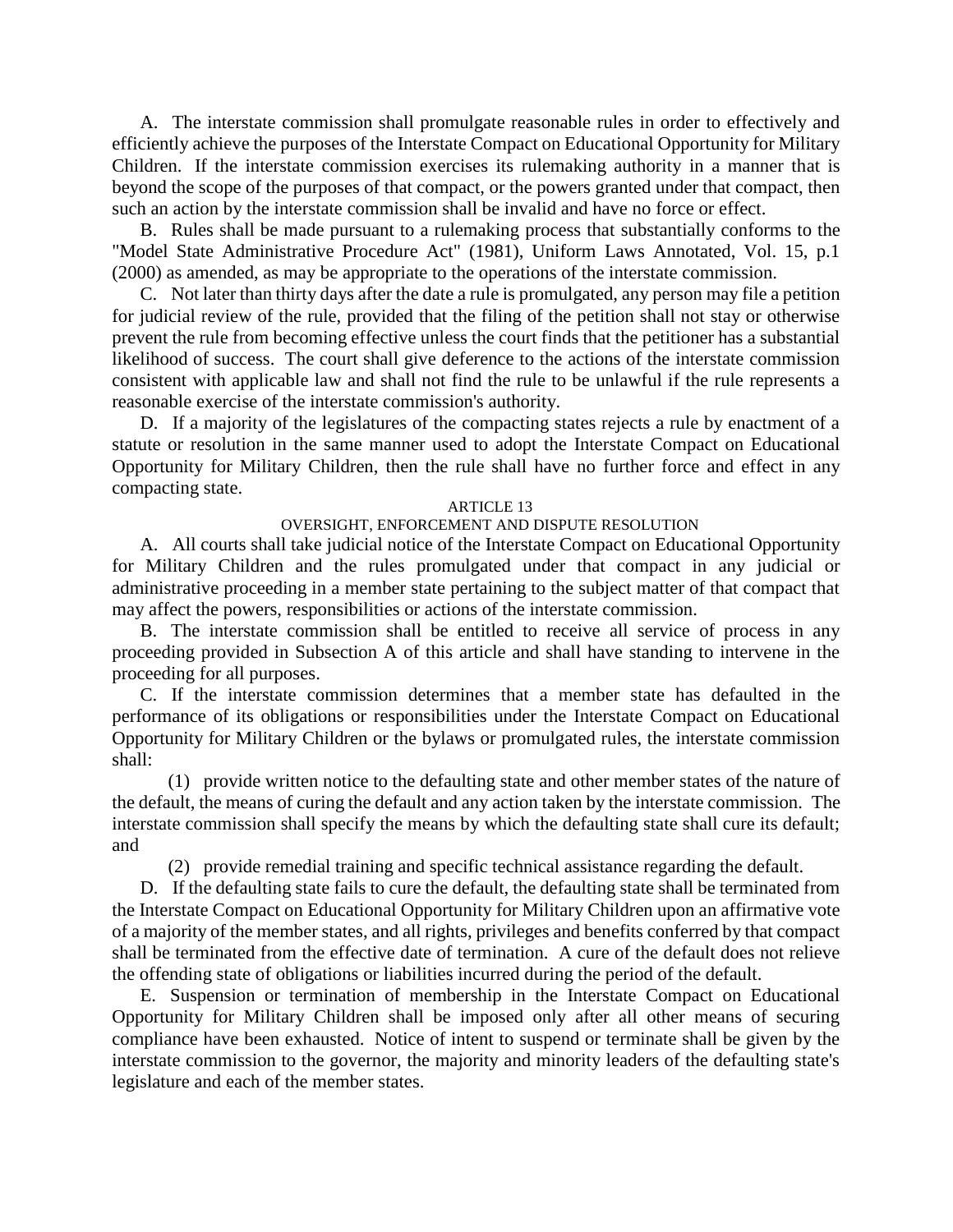F. The state that has been suspended or terminated is responsible for all assessments, obligations and liabilities incurred through the effective date of suspension or termination, including obligations the performance of which extends beyond the effective date of suspension or termination.

G. The interstate commission shall not bear any costs relating to any state that has been found to be in default or that has been suspended or terminated from the Interstate Compact on Educational Opportunity for Military Children unless otherwise mutually agreed upon in writing between the interstate commission and the defaulting state.

H. The defaulting state may appeal the action of the interstate commission by petitioning the United States district court for the District of Columbia or the federal district where the interstate commission has its principal offices.

I. The interstate commission shall attempt, upon the request of a member state, to resolve disputes that are subject to the Interstate Compact on Educational Opportunity for Military Children and that may arise among member states and between member and non-member states.

J. The interstate commission shall promulgate a rule providing for both mediation and dispute resolution for disputes as appropriate.

K. The interstate commission, in the reasonable exercise of its discretion, shall enforce the provisions and rules of the Interstate Compact on Educational Opportunity for Military Children.

L. The interstate commission may, by majority vote of the members, initiate legal action to enforce compliance with the provisions of the Interstate Compact on Educational Opportunity for Military Children and its promulgated rules and bylaws against a member state in default. The venue for the action shall be consistent with the determination in other interstate compacts to which the state of New Mexico is a member under the laws of the state of New Mexico.

M. The remedies in the Interstate Compact on Educational Opportunity for Military Children shall not be the exclusive remedies of the interstate commission. The interstate commission may avail itself of any other remedies available under state law or under the regulation of a profession.

### ARTICLE 14

### FINANCING OF THE INTERSTATE COMMISSION

A. The interstate commission shall pay or provide for the payment of the reasonable expenses of its establishment, organization and ongoing activities.

B. The interstate commission may levy on and collect an annual assessment from each member state to cover the cost of the operations and activities of the interstate commission and its staff that must be in a total amount sufficient to cover the interstate commission's annual budget as approved each year. The aggregate annual assessment amount shall be allocated based upon a formula to be determined by the interstate commission, which shall promulgate a rule binding upon all member states.

C. The interstate commission shall not incur obligations of any kind prior to securing the funds adequate to meet the obligations; nor shall the interstate commission pledge the credit of any of the member states, except by and with the authority of the member state.

D. The interstate commission shall keep accurate accounts of all receipts and disbursements. The receipts and disbursements of the interstate commission shall be subject to the audit and accounting procedures established under its bylaws. However, all receipts and disbursements of funds handled by the interstate commission shall be audited yearly by a certified or licensed public accountant, and the report of the audit shall be included in and become part of the annual report of the interstate commission.

## ARTICLE 15

#### MEMBER STATES, EFFECTIVE DATE AND AMENDMENT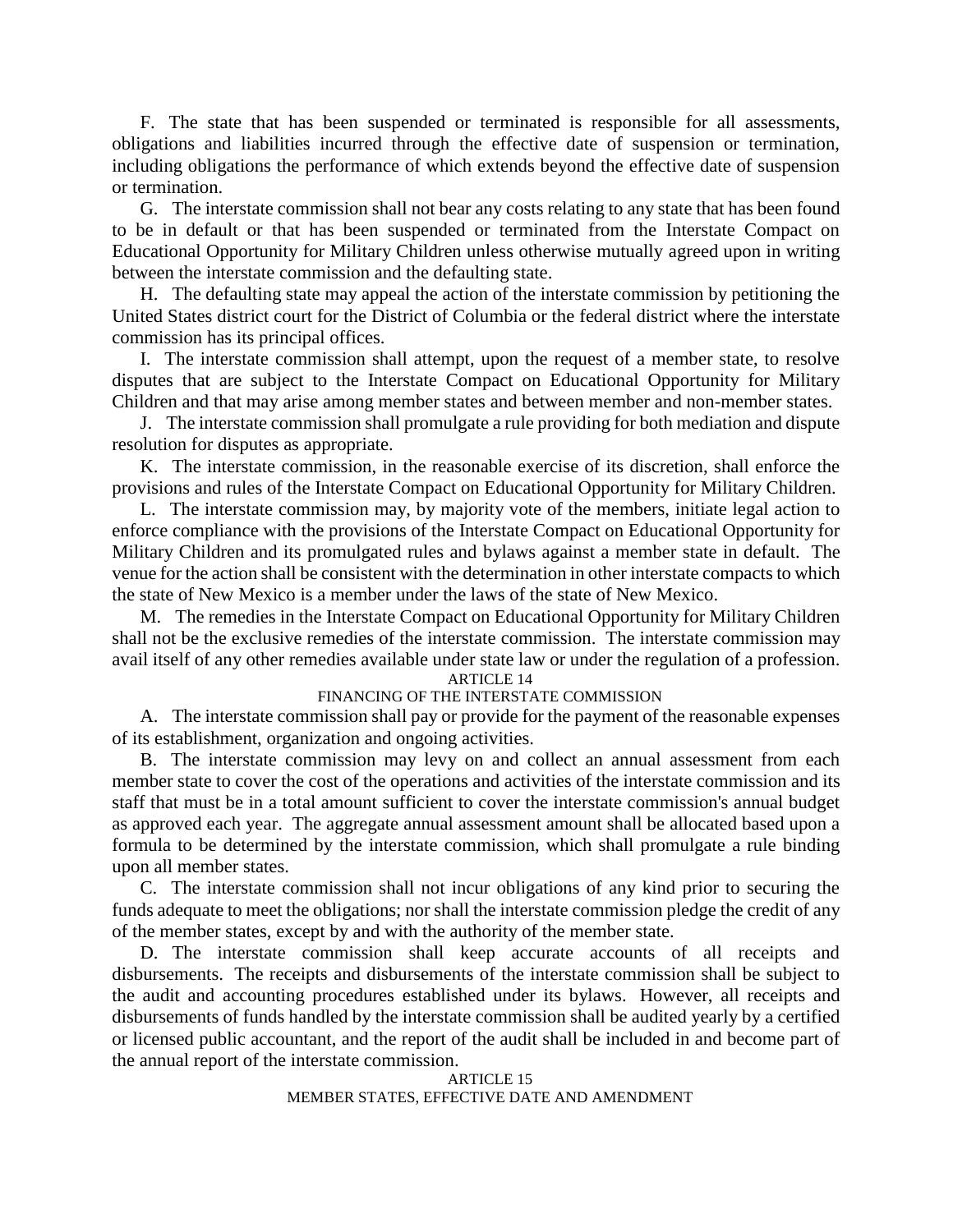A. Any state is eligible to become a member state.

B. The Interstate Compact on Educational Opportunity for Military Children shall become effective and binding upon legislative enactment of that compact into law by no less than ten of the states. The effective date shall be no earlier than December 1, 2007. Thereafter, it shall become effective and binding as to any other member state upon enactment of that compact into law by that state. The governors of non-member states or their designees shall be invited to participate in the activities of the interstate commission on a nonvoting basis prior to adoption of that compact by all states.

C. The interstate commission may propose amendments to the Interstate Compact on Educational Opportunity for Military Children for enactment by the member states. No amendment shall become effective and binding upon the interstate commission and the member states unless and until it is enacted into law by unanimous consent of the member states.

#### ARTICLE 16

### WITHDRAWAL AND DISSOLUTION

A. Once effective, the Interstate Compact on Educational Opportunity for Military Children shall continue in force and remain binding upon each and every member state, provided that a member state may withdraw from that compact by specifically repealing the statute that enacted that compact into law.

B. Withdrawal from the Interstate Compact on Educational Opportunity for Military Children shall be by the enactment of a statute repealing that compact.

C. The withdrawing state shall immediately notify the chair of the interstate commission in writing upon the introduction of legislation repealing the Interstate Compact on Educational Opportunity for Military Children in the withdrawing state. The interstate commission shall notify the other member states of the withdrawing state's intent to withdraw within sixty days of its receipt of the notice.

D. The withdrawing state is responsible for all assessments, obligations and liabilities incurred on its behalf through the effective date of withdrawal, including obligations the performance of which extends beyond the effective date of withdrawal.

E. Reinstatement following withdrawal of a member state shall occur upon the withdrawing state reenacting the Interstate Compact on Educational Opportunity for Military Children or upon such later date as determined by the interstate commission.

F. The Interstate Compact on Educational Opportunity for Military Children shall dissolve effective upon the date of the withdrawal or default of the member state that reduces the membership in that compact to one member state.

G. Upon the dissolution of the Interstate Compact on Educational Opportunity for Military Children, the compact becomes null and void and shall be of no further force or effect, and the business and affairs of the interstate commission shall be concluded, and surplus funds shall be distributed in accordance with the bylaws.

#### ARTICLE 17

## SEVERABILITY AND CONSTRUCTION

A. The provisions of the Interstate Compact on Educational Opportunity for Military Children shall be severable, and if any phrase, clause, sentence or provision is deemed unenforceable, the remaining provisions of that compact shall be enforceable.

B. The provisions of the Interstate Compact on Educational Opportunity for Military Children shall be liberally construed to effectuate its purposes.